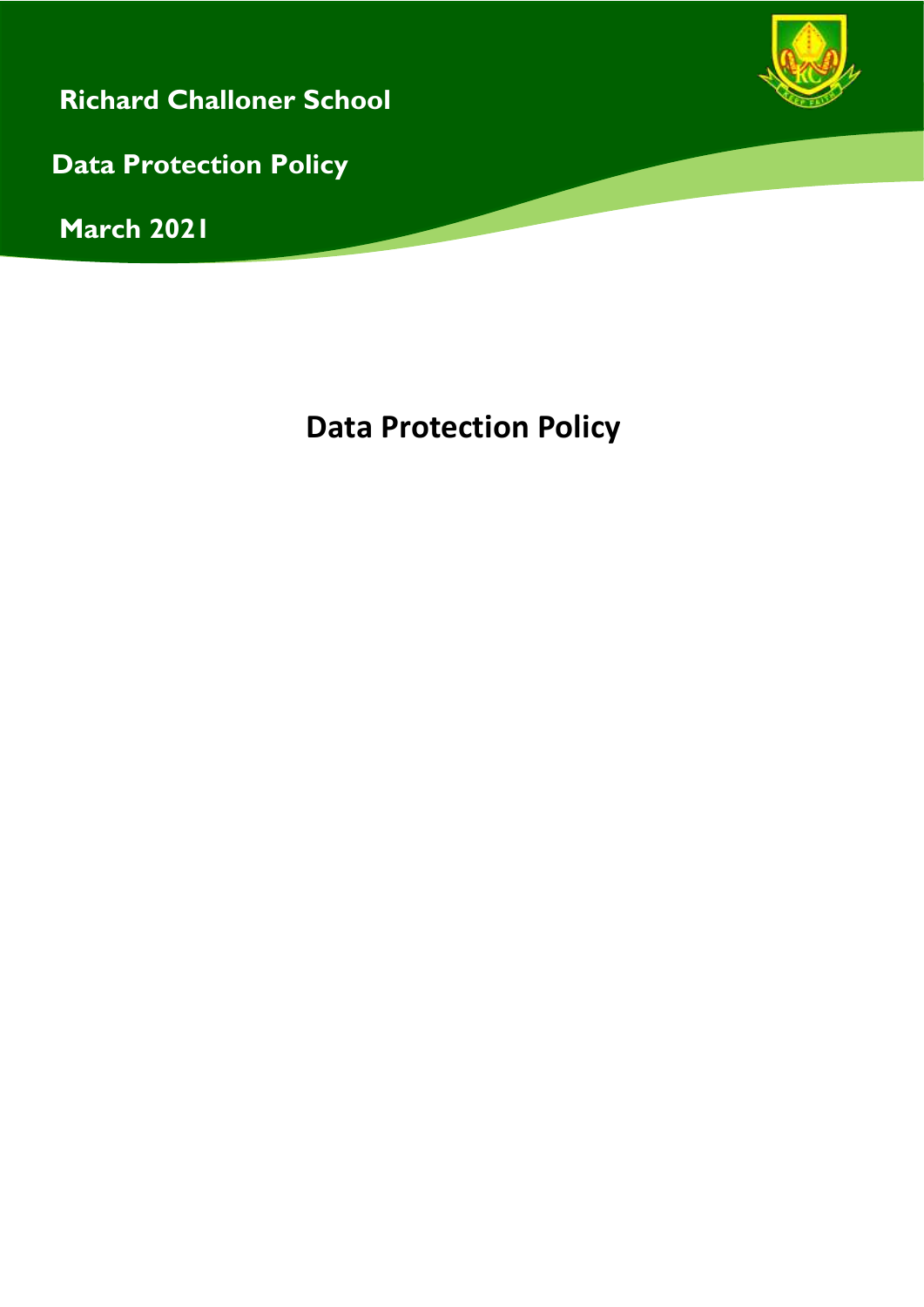

| <b>Contents</b>                                            |    |
|------------------------------------------------------------|----|
| 1. Aims                                                    | 3  |
| 2. Legislation and guidance                                | 3  |
| 3. Definitions                                             | 3  |
| 4. The data controller                                     | 4  |
| 5. Roles and responsibilities                              | 4  |
| 6. Data protection principles                              | 4  |
| 7. Collecting personal data                                | 5  |
| 8. Sharing personal data                                   | 5  |
| 9. Subject access requests and other rights of individuals | 6  |
| 10. Parental requests to see the educational record        | 7  |
| 11. Biometric recognition systems                          | 8  |
| 12. CCTV                                                   | 8  |
| 13. Photographs and videos                                 | 8  |
| 14. Data protection by design and default                  | 9  |
| 15. Data security and storage of records                   | 9  |
| 16. Disposal of records                                    | 10 |
| 17. Personal data breaches                                 | 10 |
| 18. Training                                               | 10 |
| 19. Monitoring arrangements                                | 10 |
| Appendix: Breach Reporting Procedures                      | 11 |
|                                                            |    |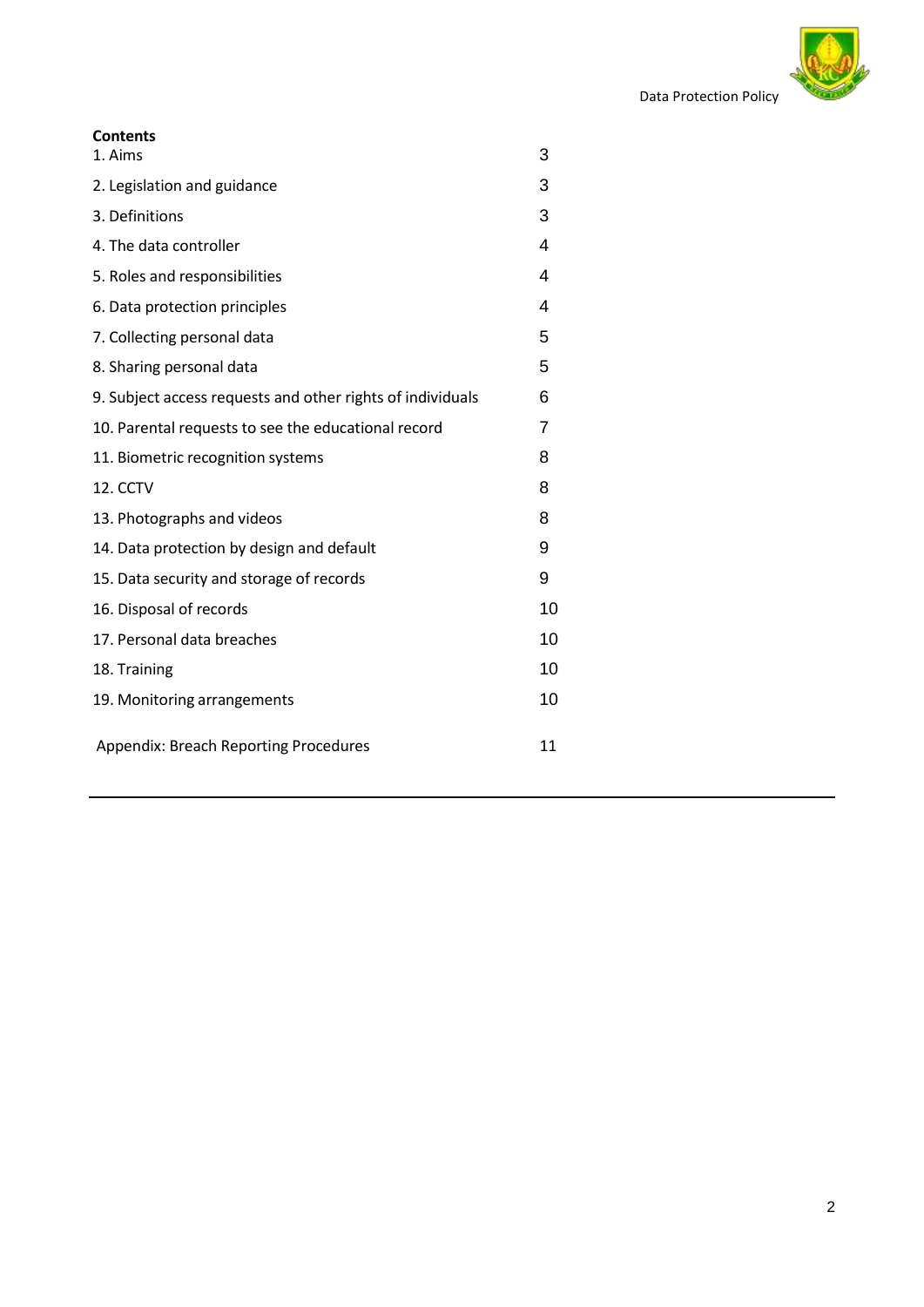

## **1. Aims**

Our school aims to ensure that all personal data collected about staff, pupils, parents, trustees, visitors and other individuals is collected, stored and processed in accordance with the General Data [Protection](http://data.consilium.europa.eu/doc/document/ST-5419-2016-INIT/en/pdf) [Regulation](http://data.consilium.europa.eu/doc/document/ST-5419-2016-INIT/en/pdf) (GDPR) and the provisions of the Data Protection Act 2018 (DPA 2018). This policy applies to all personal data, regardless of whether it is in paper or electronic format.

# **2. Legislation and guidance**

**ICO:** Information Commissioner's Office

This policy meets the requirements of the GDPR and the provisions of the DPA 2018. It is based on guidance published by the Information Commissioner's Office (ICO) on the [GDPR](https://ico.org.uk/for-organisations/guide-to-the-general-data-protection-regulation-gdpr/) and the ICO's code of [practice](https://ico.org.uk/media/for-organisations/documents/2014223/subject-access-code-of-practice.pdf) for subject access [requests.](https://ico.org.uk/media/for-organisations/documents/2014223/subject-access-code-of-practice.pdf)

It meets the requirements of the [Protection of Freedoms Act 2012](https://www.legislation.gov.uk/ukpga/2012/9/part/1/chapter/2) when referring to the use of biometric data. It also reflects the ICO's code of [practice](https://ico.org.uk/media/for-organisations/documents/1542/cctv-code-of-practice.pdf) for the use of surveillance cameras and personal information.

| Term                                            | <b>Definition</b>                                                                   |  |
|-------------------------------------------------|-------------------------------------------------------------------------------------|--|
| Personal data                                   | Any information relating to an identified, or identifiable, individual.             |  |
|                                                 | This may include the individual's:                                                  |  |
|                                                 | Name (including initials)<br>$\bullet$                                              |  |
|                                                 | Identification number<br>$\bullet$                                                  |  |
|                                                 | Location data<br>$\bullet$                                                          |  |
|                                                 | Online identifier, such as a username<br>$\bullet$                                  |  |
|                                                 | It may also include factors specific to the individual's physical, physiological,   |  |
|                                                 | genetic, mental, economic, cultural or social identity.                             |  |
| <b>Special categories</b>                       | Personal data which is more sensitive and so needs more protection, including       |  |
| of personal data                                | information about an individual's:                                                  |  |
|                                                 | Racial or ethnic origin                                                             |  |
|                                                 | Political opinions<br>$\bullet$                                                     |  |
|                                                 | Religious or philosophical beliefs<br>$\bullet$                                     |  |
|                                                 | Trade union membership<br>$\bullet$                                                 |  |
|                                                 | Genetics<br>$\bullet$                                                               |  |
|                                                 | Biometrics (such as fingerprints, retina and iris patterns), where used             |  |
|                                                 | for identification purposes                                                         |  |
|                                                 | Health - physical or mental<br>$\bullet$                                            |  |
|                                                 | Sex life or sexual orientation<br>$\bullet$                                         |  |
| Processing                                      | Anything done to personal data, such as collecting, recording, organising,          |  |
|                                                 | structuring, storing, adapting, altering, retrieving, using, disseminating, erasing |  |
|                                                 | or destroying.                                                                      |  |
|                                                 | Processing can be automated or manual.                                              |  |
| Data subject                                    | The identified or identifiable individual whose personal data is held or            |  |
|                                                 | processed.                                                                          |  |
| Data controller                                 | A person or organisation that determines the purposes and the means of              |  |
|                                                 | processing of personal data.                                                        |  |
| Data processor                                  | A person or other body, other than an employee of the data controller, who          |  |
|                                                 | processes personal data on behalf of the data controller.                           |  |
| <b>Personal data</b>                            | A breach of security leading to the accidental or unlawful destruction, loss,       |  |
| breach                                          | alteration, unauthorised disclosure of, or access to personal data.                 |  |
| Acronyms used in this policy:                   |                                                                                     |  |
| DPA 2018: Data Protection Act 2018 (DPA 2018)   |                                                                                     |  |
| <b>DPO:</b> Data Protection Officer             |                                                                                     |  |
| <b>GDPR:</b> General Data Protection Regulation |                                                                                     |  |

## **3. Definitions**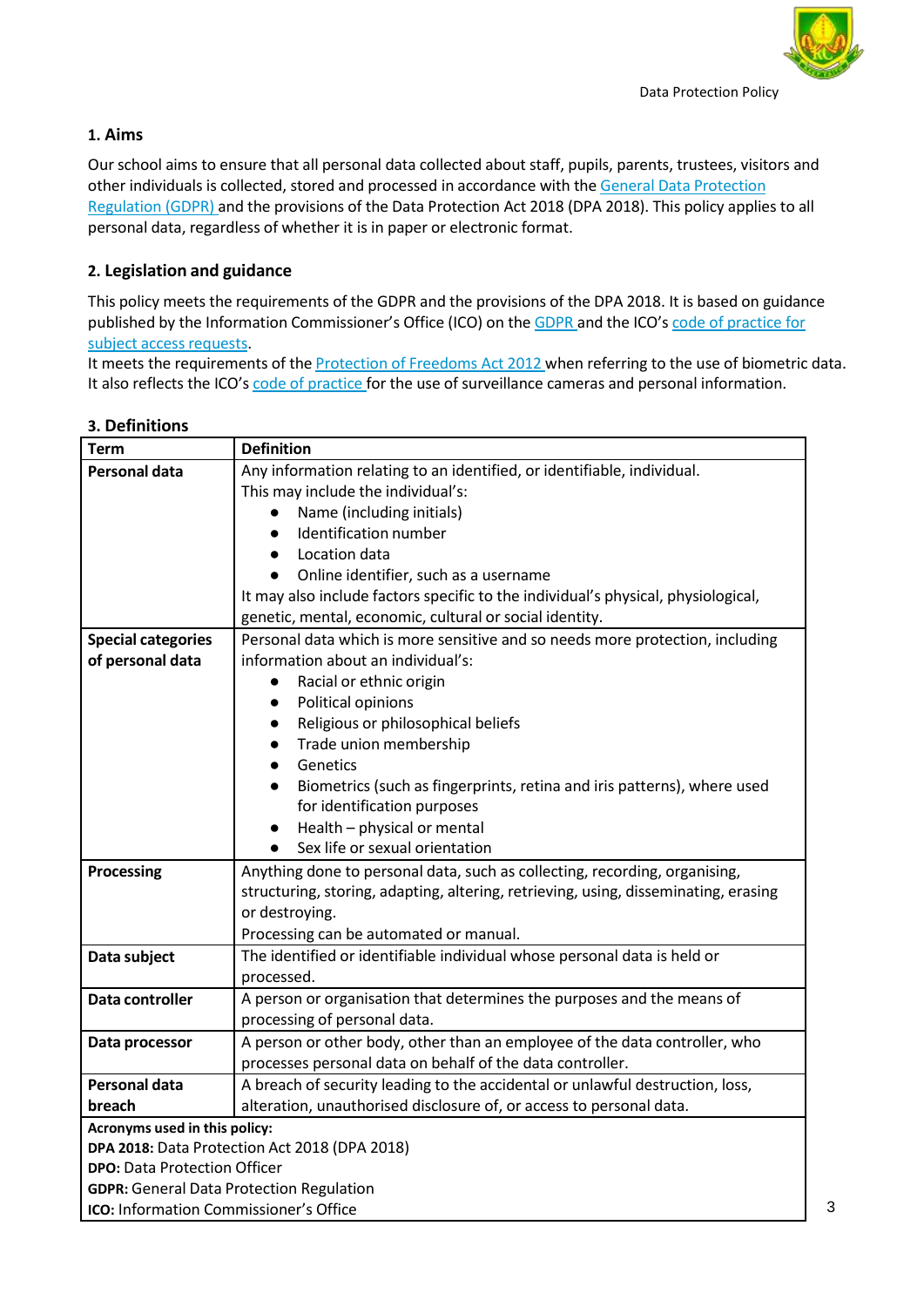# **4. The data controller**

Our school processes personal data relating to parents, pupils, staff, trustees, visitors and others, and therefore is a data controller.

The school is registered as a data controller with the ICO and will renew this registration annually or as otherwise legally required.

# **5. Roles and responsibilities**

This policy applies to **all staff** employed by our school, and to external organisations or individuals working on our behalf. Staff who do not comply with this policy may face disciplinary action.

## **5.1 Trust board**

The Governing Body has overall responsibility for ensuring that our school complies with all relevant data protection obligations.

## **5.2 Data protection officer**

The data protection officer (DPO) is responsible for overseeing the implementation of this policy, monitoring our compliance with data protection law, and developing related policies and guidelines where applicable.

They will provide an annual report of their activities directly to the Governing Body, and, where relevant, report to the board their advice and recommendations on school data protection issues.

The DPO is also the first point of contact for individuals whose data the school processes, and for the ICO. Full details of the DPO's responsibilities are set out in their job description.

## **Our DPO is Mike Cloudsdale and is contactable via:**

email dataprotection@richardchalloner.com

telephone: 020 8330 5947

### **5.3 Head teacher**

The head teacher acts as the representative of the data controller on a day-to-day basis.

# **5.4 All staff**

Staff are responsible for:

- Collecting, storing and processing any personal data in accordance with this policy
- Informing the school of any changes to their personal data, such as a change of address
- Contacting the DPO in the following circumstances:
	- $\circ$  With any questions about the operation of this policy, data protection law, retaining personal data or keeping personal data secure
	- $\circ$  If they have any concerns that this policy is not being followed
	- $\circ$  If they are unsure whether or not they have a lawful basis to use personal data in a particular way
	- $\circ$  If they need to rely on or capture consent, draft a privacy notice, deal with data protection rights invoked by an individual, or transfer personal data outside the European Economic Area
	- o If there has been a data breach
	- $\circ$  Whenever they are engaging in a new activity that may affect the privacy rights of individuals
	- $\circ$  If they need help with any contracts or sharing personal data with third parties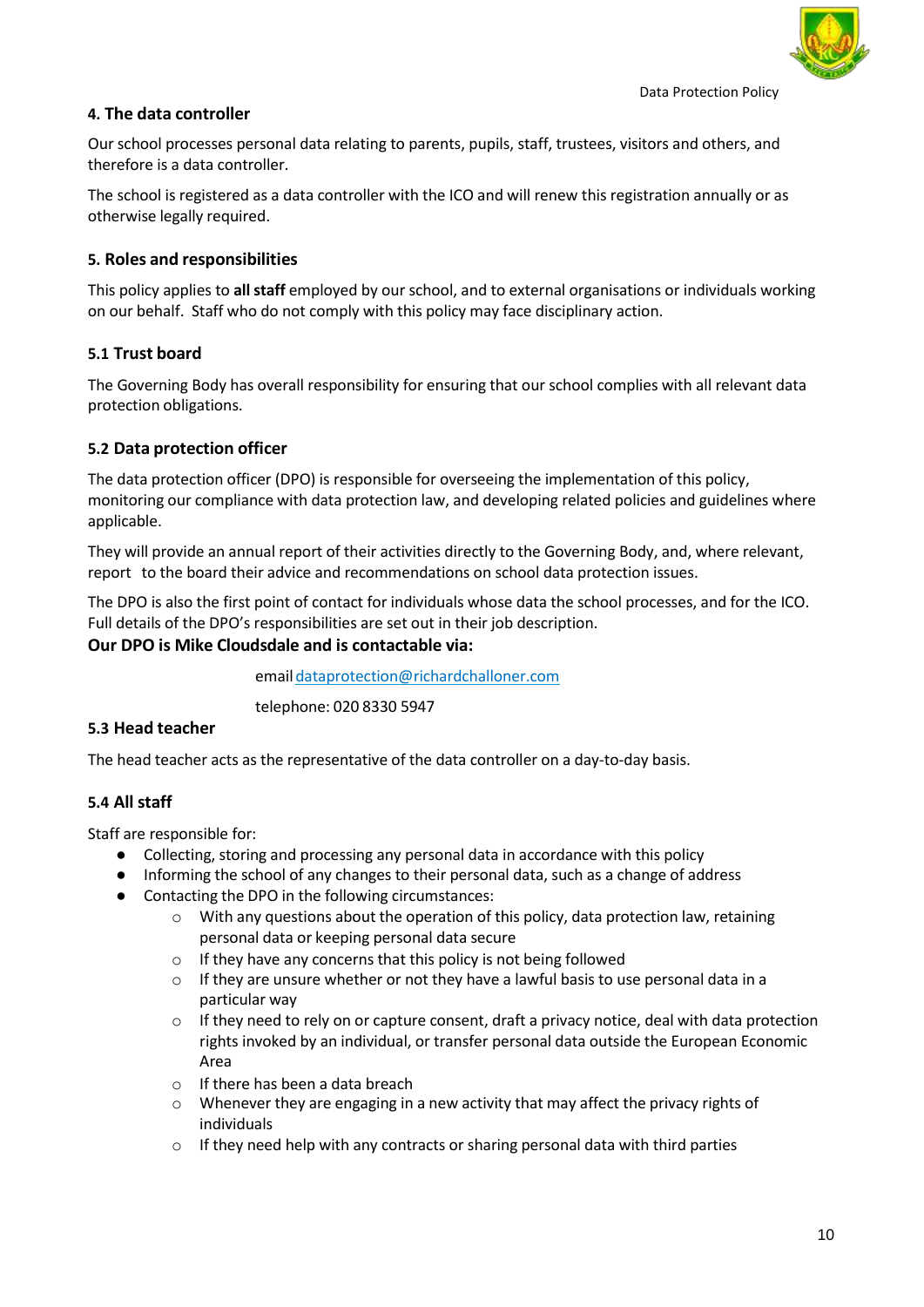# **6. Data protection principles**

The GDPR is based on data protection principles that our school must comply with. The principles say that personal data must be:

- Processed lawfully, fairly and in a transparent manner
- Collected for specified, explicit and legitimate purposes
- Adequate, relevant and limited to what is necessary to fulfil the purposes for which it is processed
- Accurate and, where necessary, kept up to date
- Kept for no longer than is necessary for the purposes for which it is processed
- Processed in a way that ensures it is appropriately secure

This policy sets out how the school aims to comply with these principles.

#### **7. Collecting personal data**

#### **7.1 Lawfulness, fairness and transparency**

We will only process personal data where we have one of 6 'lawful bases' (legal reasons) to do so under data protection law:

- The data needs to be processed so that the school, as a public authority, can perform a task **in the public interest,** and carry out its official functions (i.e the provision of education)
- The data needs to be processed so that the school can **fulfil a contract** with the individual, or the individual has asked the school to take specific steps before entering into a contract
- The data needs to be processed so that the school can **comply with a legal obligation**
- The data needs to be processed to ensure the **vital interests** of the individual e.g. to protect someone's life
- The data needs to be processed for the **legitimate interests** of the school or a third party (provided the individual's rights and freedoms are not overridden)
- The individual (or their parent/carer when appropriate in the case of a pupil) has freely given clear **consent**

For special categories of personal data, we will also meet one of the special category conditions for processing which are set out in the GDPR and Data Protection Act 2018.

Whenever we first collect personal data directly from individuals, we will provide them with a Privacy Notice setting out the relevant information required by data protection law.

#### **7.2 Limitation, minimisation and accuracy**

We will only collect personal data for specified, explicit and legitimate reasons. We will explain these reasons to the individuals when we first collect their data.

If we want to use personal data for reasons other than those given when we first obtained it, we will inform the individuals concerned before we do so, and seek consent where necessary.

Staff must only process personal data where it is necessary in order to do their jobs.

When staff no longer need the personal data they hold, they must ensure it is deleted or anonymised. This will be done in accordance with the school's record retention schedule.

### **8. Sharing personal data**

We will not normally share personal data with anyone else, but may do so where:

- There is an issue with a pupil or parent/carer that puts the safety of our staff at risk
- We need to liaise with other agencies we will seek consent as necessary before doing this
- Our suppliers or contractors need data to enable us to provide services to our staff and pupils for example, IT companies. When doing this, we will:
	- $\circ$  Only appoint suppliers or contractors which can provide sufficient guarantees that they comply with data protection law
	- $\circ$  Establish a data sharing agreement with the supplier or contractor, either in the contract or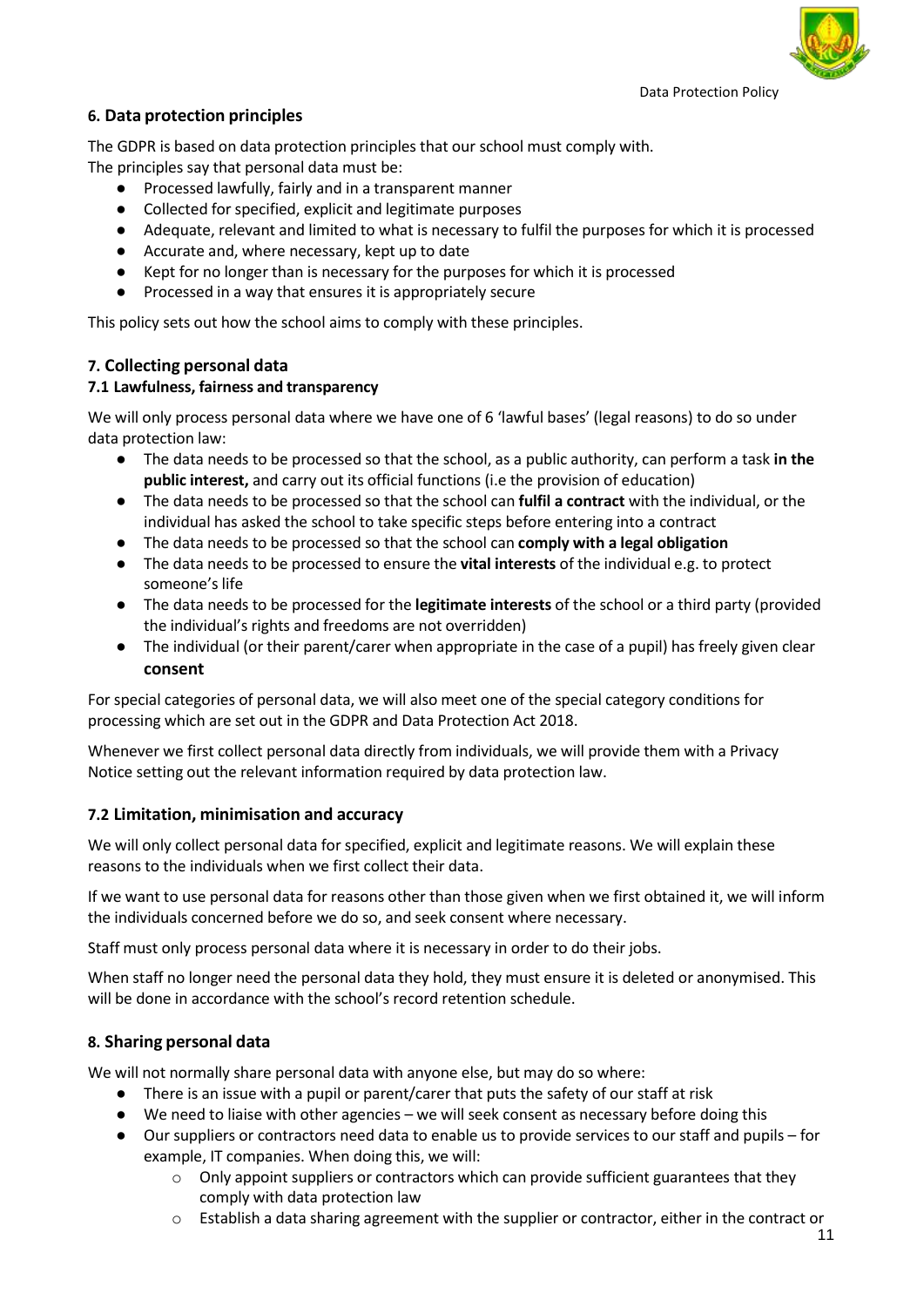

as a standalone agreement, to ensure the fair and lawful processing of any personal data we share

 $\circ$  Only share data that the supplier or contractor needs to carry out their service, and information necessary to keep them safe while working with us

We will also share personal data with law enforcement and government bodies where we are legally required to do so, including for:

- The prevention or detection of crime and/or fraud
- The apprehension or prosecution of offenders
- The assessment or collection of tax owed to HMRC
- In connection with legal proceedings
- Where the disclosure is required to satisfy our safeguarding obligations
- Research and statistical purposes, as long as personal data is sufficiently anonymised or consent has been provided

We may also share personal data with emergency services and local authorities to help them to respond to an emergency situation that affects any of our pupils or staff.

Where we transfer personal data to a country or territory outside the European Economic Area, we will do so in accordance with data protection law.

### **9. Subject access requests and other rights of individuals**

#### **9.1 Subject access requests**

Individuals have a right to make a 'subject access request' to gain access to personal information that the school holds about them. This includes:

- Confirmation that their personal data is being processed
- Access to a copy of the data
- The purposes of the data processing
- The categories of personal data concerned
- Who the data has been, or will be, shared with
- How long the data will be stored for, or if this isn't possible, the criteria used to determine this period
- The source of the data, if not the individual
- Whether any automated decision-making is being applied to their data, and what the significance and consequences of this might be for the individual

Subject access requests should include:

- Name of individual
- Correspondence address
- Contact number and email address
- Details of the information requested

If staff receive a subject access request they must immediately forward it to the DPO.

#### **9.2 Children and subject access requests**

Personal data about a child belongs to that child, and not the child's parents or carers. For a parent or carer to make a subject access request with respect to their child, the child must either be unable to understand their rights and the implications of a subject access request, or have given their consent.

Children aged 12 and above are generally regarded to be mature enough to understand their rights and the implications of a subject access request. Therefore, most subject access requests from parents or carers of pupils at our school may not be granted without the express permission of the pupil. This is not a rule and a pupil's ability to understand their rights will always be judged on a case-by-case basis.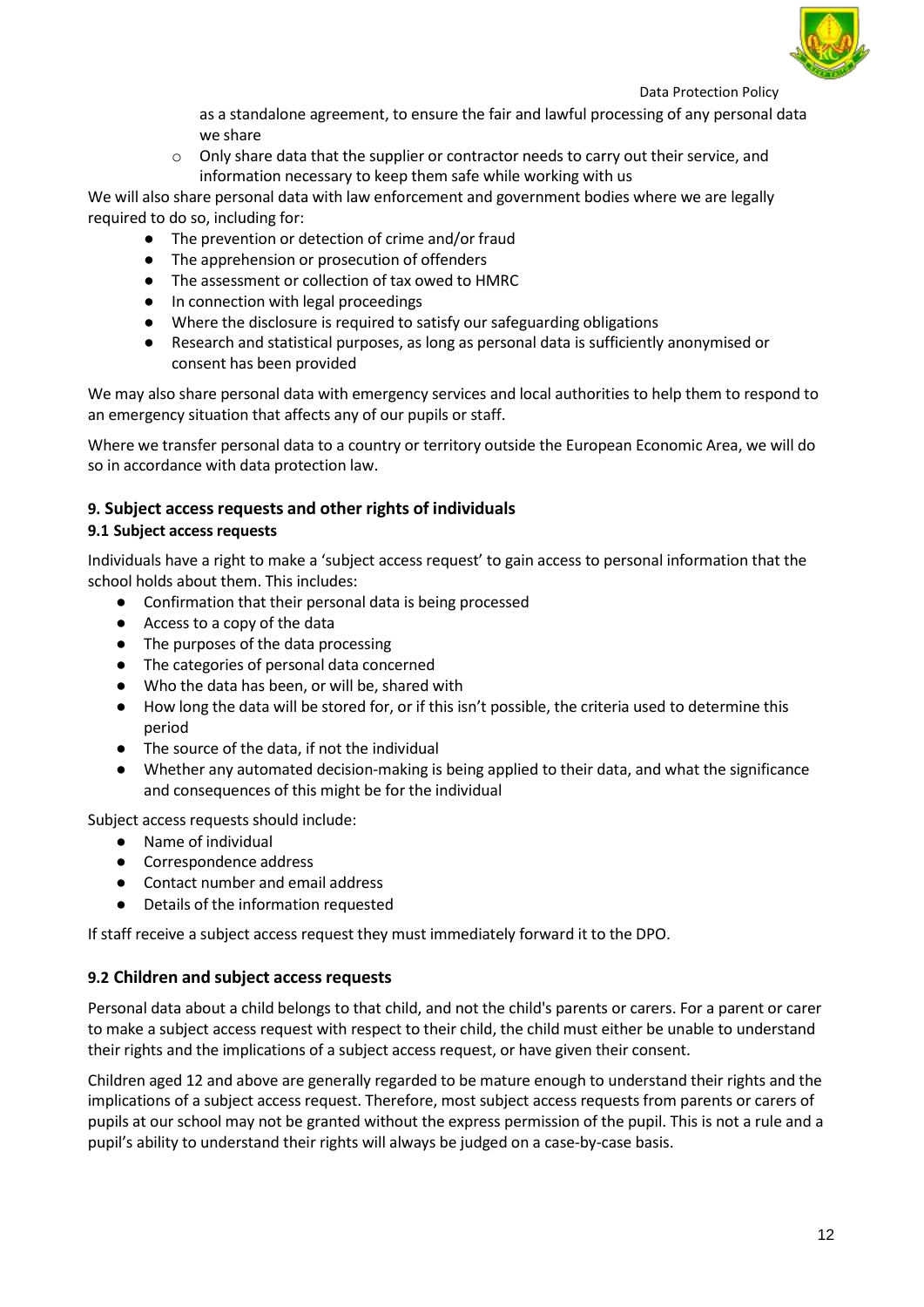

### **9.3 Applications made on behalf of individuals by third parties**

Any individual, including a child with ownership of their own information rights, may appoint another person to request access to their records. In such circumstances we must have written evidence that the individual has authorised the person to make the application and the Data Protection Officer must be confident of the identity of the individual making the request and of the authorisation of the individual to whom the request relates.

### **9.4 Responding to subject access requests**

When responding to requests, we:

- May ask for any further information reasonably required to locate the information
- May ask the individual to provide 2 forms of identification
- May contact the individual via phone to confirm the request was made
- Will respond without delay and within 1 month of receipt of the request
- Will provide the information free of charge
- complex or numerous. We will inform the individual of this within 1 month, and explain why the extension is necessary

Access to records will be refused in instances where an exemption applies, for example, information sharing may place the individual at risk of significant harm or jeopardise police investigations into any alleged offence(s).

We will not disclose information if it:

- Might cause serious harm to the physical or mental health of the pupil or another individual
- Would reveal that the child is at risk of abuse, where the disclosure of that information would not be in the child's best interests
- Is contained in adoption or parental order records
- Is given to a court in proceedings concerning the child

Where a claim to legal professional privilege could be maintained in legal proceedings, the information is likely to be exempt from disclosure unless the privilege is waived.

If we intend to apply any exemption to a request then we will usually explain which exemption is being applied and why.

An individual only has the automatic right to access information about themselves, and care will be taken not to disclose the personal data of third parties where consent has not been given, or where seeking consent would not be reasonable, and it would not be appropriate to release the information. Particular care will be taken in the case of any complaint or dispute to ensure confidentiality is protected.

All files must be reviewed by the Data Protection Officer before any disclosure takes place. Access will not be granted before this review has taken place.

If the request is unfounded or excessive, we may refuse to act on it, or charge a reasonable fee which takes into account administrative costs.

A request will be deemed to be unfounded or excessive if it is repetitive, or asks for further copies of the same information.

When we refuse a request, we will tell the individual why, and tell them they have the right to complain to the ICO.

### **9.5 Other data protection rights of the individual**

In addition to the right to make a subject access request (see above), and to receive information when we are collecting their data about how we use and process it (usually provided in a Privacy Notice see section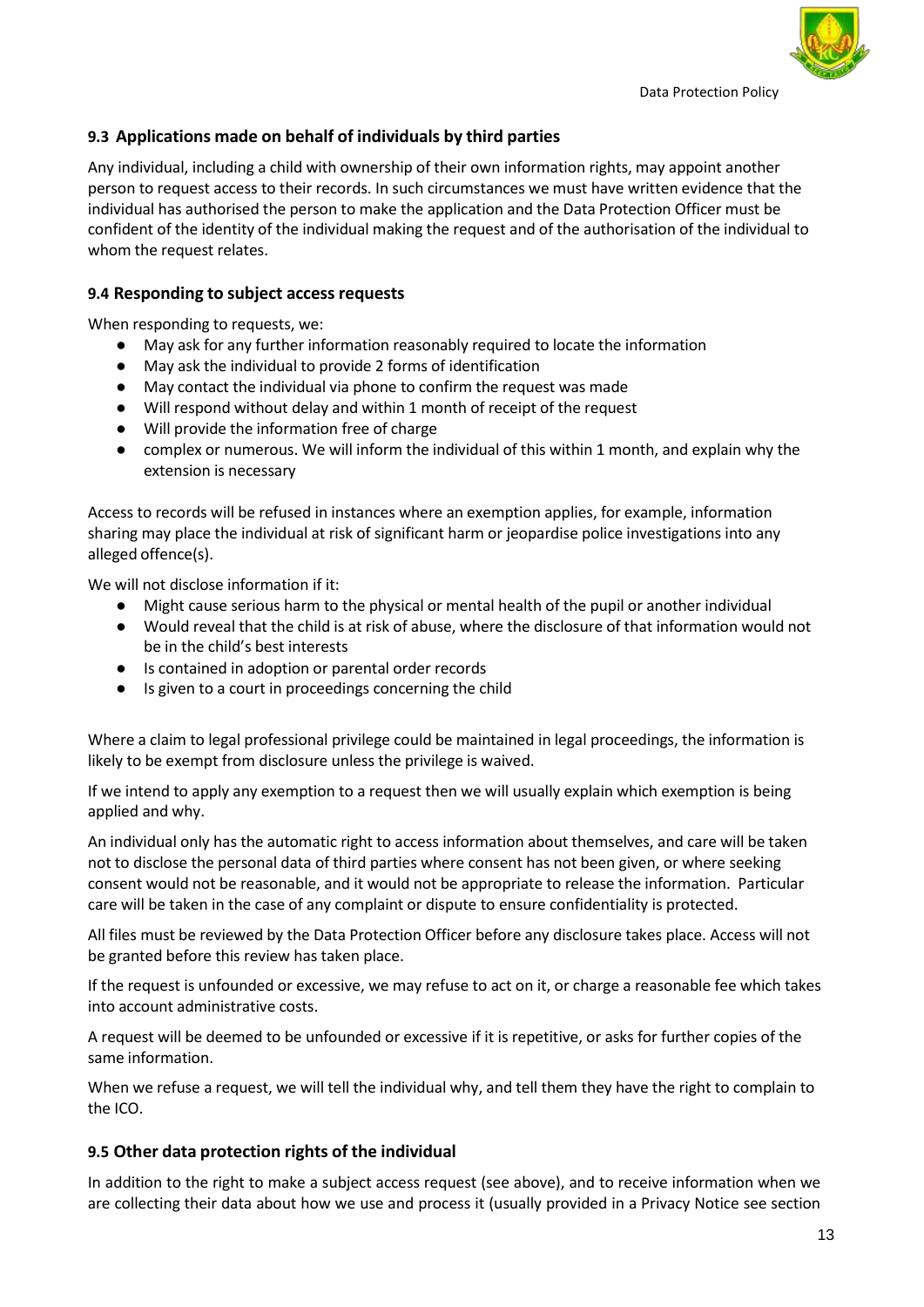

7), individuals also have the right to:

- Withdraw their consent to processing at any time
- Ask us to rectify, erase or restrict processing of their personal data, or object to the processing of it (in certain circumstances)
- Prevent use of their personal data for direct marketing
- Challenge processing which has been justified on the basis of public interest
- Request a copy of any agreements under which their personal data is transferred outside of the European Economic Area
- Object to decisions based solely on automated decision making or profiling (decisions taken with no human involvement, that might negatively affect them)
- Prevent processing that is likely to cause damage or distress
- Be notified of a data breach in certain circumstances
- Make a complaint to the ICO
- Ask for their personal data to be transferred to a third party in a structured, commonly used and machine-readable format (in certain circumstances)

Individuals should submit any request to exercise these rights to the DPO. If staff receive such a request, they must immediately forward it to the DPO.

### **10. Parental requests to see the educational record**

As an academy there is no automatic parental right of access to the educational records we hold. Where parents, or those with parental responsibility, make a reasonable request for a copy of a document

Containing information that would be shared with them in the usual course of business in any event (such as assessment data, attendance or behavior records), these will be provided within 15 school days of receipt of a written request. Other requests for information will be dealt with as a Subject Access Request (see section 9) and must be immediately passed to the Data Protection Officer.

#### **11. Biometric recognition systems**

It should be noted that we currently do not use Biometrics in school and no data is being collected or stored.

### **12. CCTV**

We use CCTV in various locations around the school site (including both inside and outside the building) for the purpose of crime prevention and detection and for protecting the safety and wellbeing of pupils, staff and visitors. We will adhere to the ICO's code of [practice f](https://ico.org.uk/media/for-organisations/documents/1542/cctv-code-of-practice.pdf)or the use of CCTV.

We do not need to ask individuals' permission to use CCTV, but we make it clear where individuals are

being recorded. Security cameras are visible and there is signage throughout the site explaining that CCTV is in use, including a prominent sign at the main site entrance.

Any enquiries about the CCTV system should be directed the Systems Manager (or to the DPO if the enquiry relates to a data protection issue).

#### **13. Photographs and videos**

Photographs and videos taken of pupils and staff for a purpose that falls within the provision of education may come under the public task purpose (such as the pupil photographs used for identification purposes in SIMS and Mint Class or where a video is made as an element of assessment in a course like drama).

Where we use photographs or videos to promote the school or for another purpose which does not fall clearly within the provision of education, we will obtain the consent of the individuals shown (including staff and trustees) before they are published.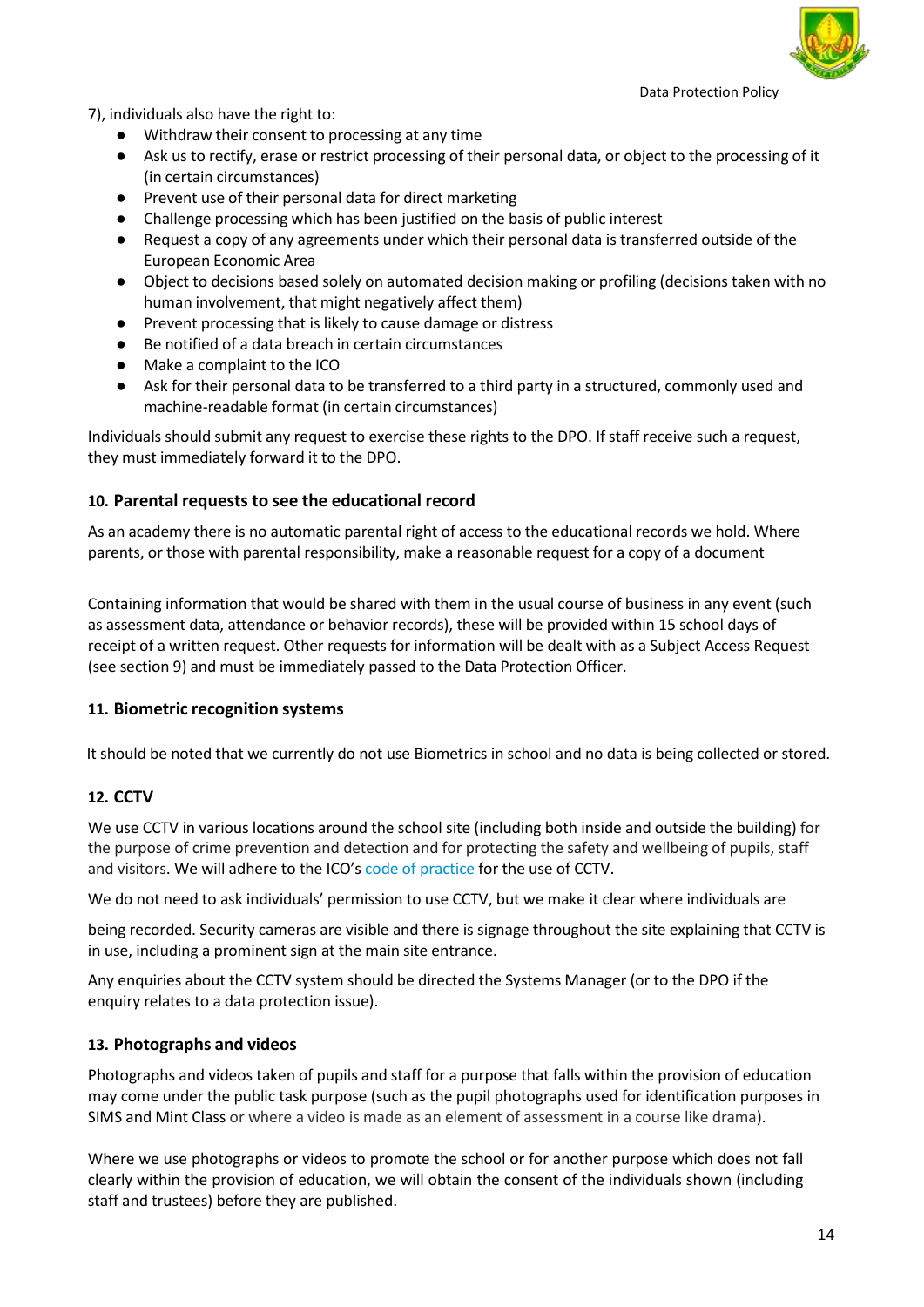

For safeguarding reasons we will obtain consent from parents/carers of pupils aged below 18.

As personal data about a child belongs to that child, we will also seek the consent of pupils where they are at an age where children are generally considered capable of providing informed consent for data processing. However, a pupil's ability to understand their rights will always be judged on a case-by-case basis.

Where we seek consent we will set out the intended uses of images and make it clear that consent can be refused or withdrawn at any time. If consent is withdrawn, we will delete any photograph or video held and not distribute it further.

When we publish photographs and videos of pupils we will not include their full names in any accompanying text.

## **14. Data protection by design and default**

We will put measures in place to show that we have integrated data protection into all of our data processing activities, including:

- Appointing a suitably qualified DPO, and ensuring they have the necessary resources to fulfil their duties and maintain their expert knowledge
- Only processing personal data that is necessary for each specific purpose of processing, and always in line with the data protection principles set out in relevant data protection law (see section 6)
- Completing privacy impact assessments where the school's processing of personal data presents a high risk to rights and freedoms of individuals, and when introducing new technologies (the DPO will advise on this process)
- Integrating data protection into internal documents including this policy, any related policies and privacy notices
- Regularly training members of staff on data protection law, this policy, any related policies and any other data protection matters;
- Regularly conducting reviews and audits to test our privacy measures and make sure we are compliant
- Maintaining records of our processing activities, including:
	- $\circ$  For the benefit of data subjects, making available the name and contact details of our school and DPO and all information we are required to share about how we use and process their personal data (via our privacy notices)
	- $\circ$  For all personal data that we hold, maintaining an internal record of the type of data, data subject, how and why we are using the data, any third-party recipients, how and why we are storing the data, retention periods and how we are keeping the data secure

### **15. Data security and storage of records**

We will protect personal data and keep it safe from unauthorised or unlawful access, alteration, processing or disclosure, and against accidental or unlawful loss, destruction or damage.

In particular:

- Paper-based records that contain personal data are kept under lock and key when not in use
- Papers containing confidential personal data must not be left on office and classroom desks, on staffroom tables, pinned to notice/display boards, or left anywhere else where there is general access
- Access to school computers, laptops and other electronic devices is password protected. Staff and pupils are reminded not to share their passwords
- All school laptops issued to staff will be encrypted by the beginning of the autumn term to prevent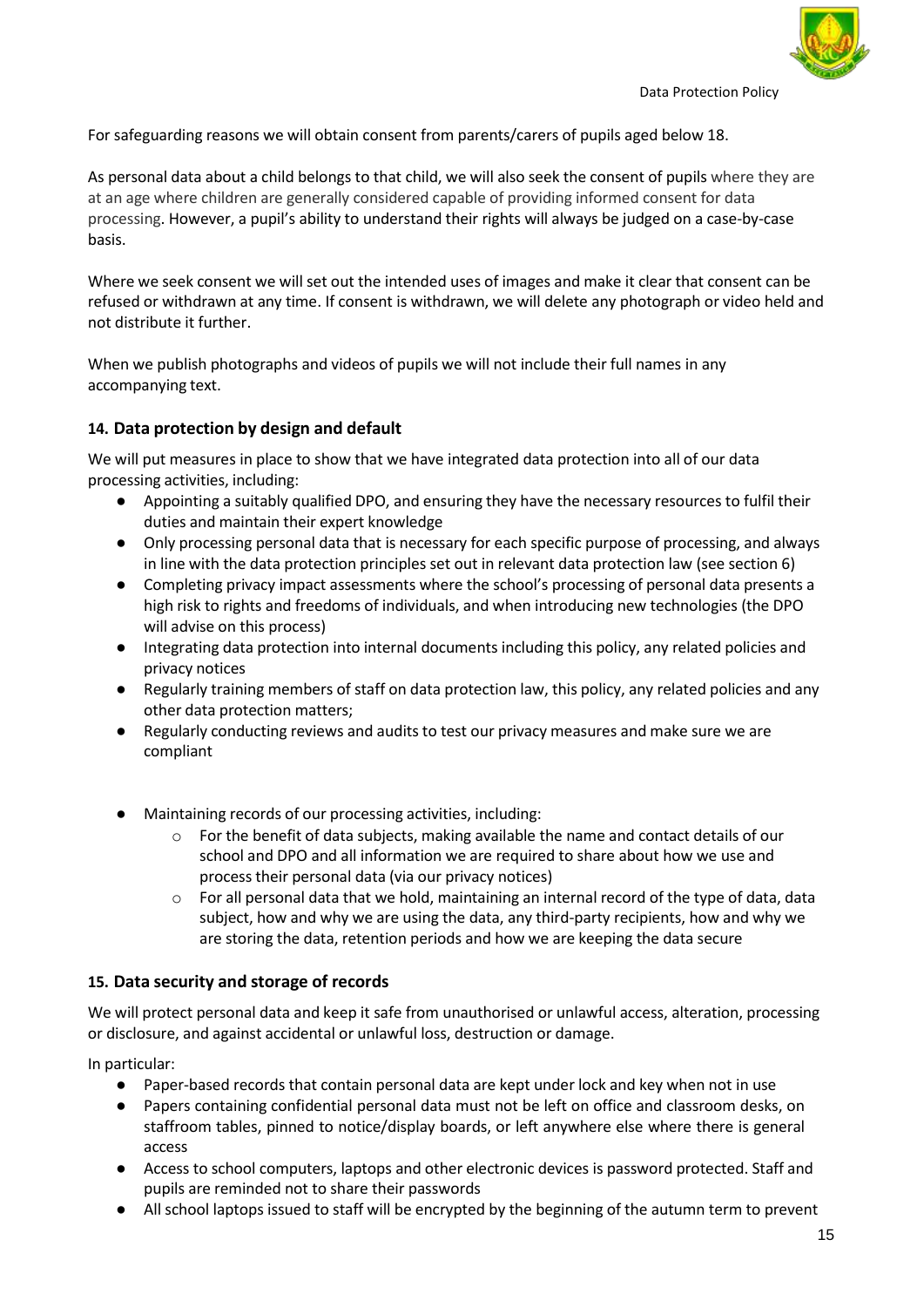

unauthorised access to any personal data on the hard drive if the laptop is lost or stolen. Data is not permitted to be removed from school using a USB device.

- When staff (or trustees) use a personal device to access personal data remotely, this should not be downloaded and stored on that device. Staff and trustees should ensure they log out when they have finished.
- Where we need to share personal data with a third party, we carry out due diligence and take reasonable steps to ensure it is stored securely and adequately protected (see section 8)

## **16. Disposal of records**

Personal data that is no longer needed will be disposed of securely. Personal data that has become inaccurate or out of date will also be disposed of securely, where we cannot or do not need to rectify or update it.

For example, we will shred or incinerate paper-based records, and overwrite or delete electronic files. We may also use a third party to safely dispose of records on the school's behalf. If we do so, we will require the third party to provide sufficient guarantees that it complies with data protection law.

### **17. Personal data breaches**

The school will make all reasonable endeavours to ensure that there are no personal data breaches. In the unlikely event of a suspected data breach, we will follow the procedure set out in appendix 2. When appropriate, we will report the data breach to the ICO within 72 hours.

## **18. Training**

All staff and trustees are provided with data protection guidelines as part of their induction process.

Data protection will also form part of continuing professional development, where changes to legislation, guidance or the school's processes make it necessary.

### **19. Monitoring arrangements**

The DPO is responsible for monitoring and reviewing this policy.

This policy will be updated at least every two years or sooner if required to reflect statutory amendments.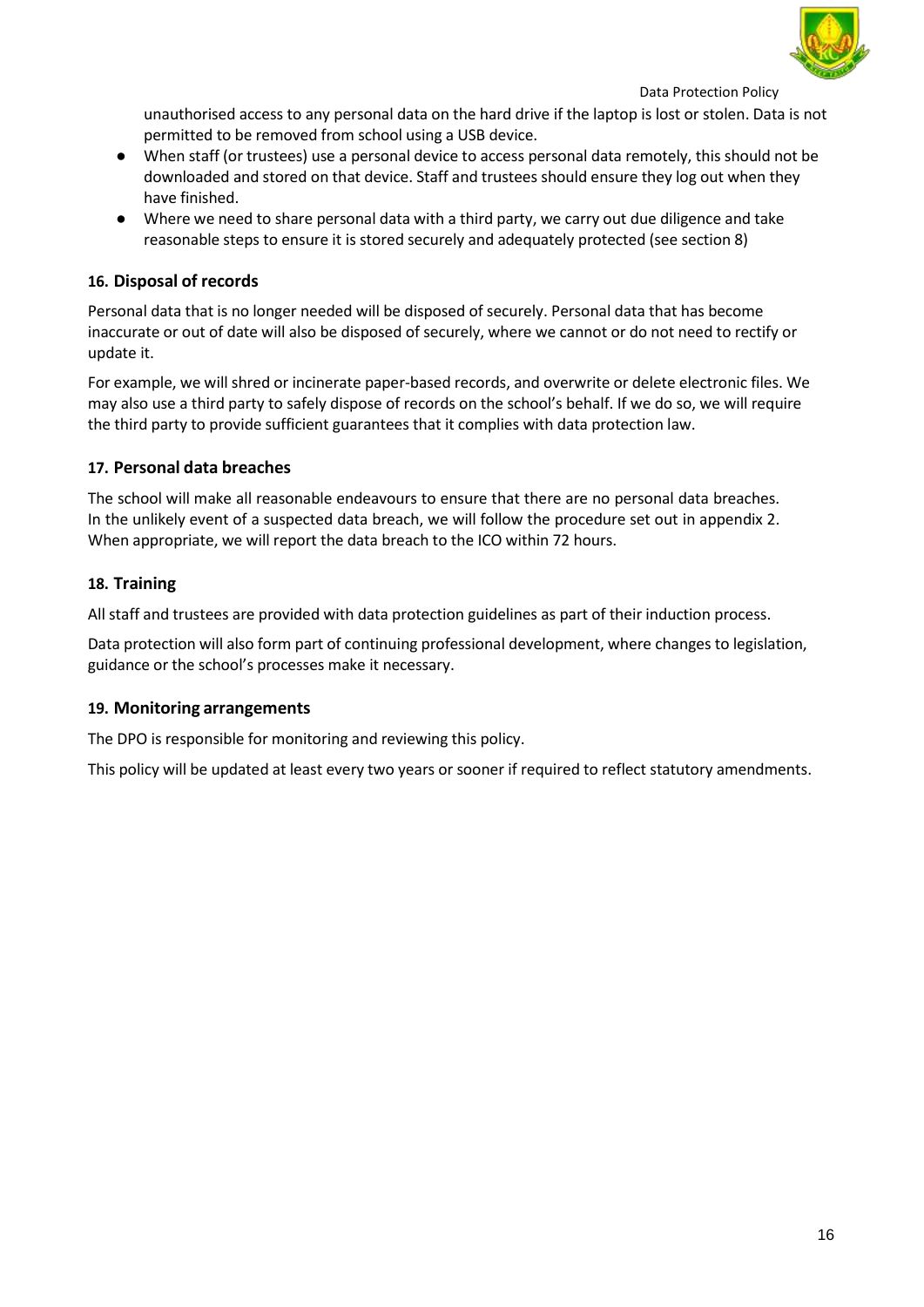

# **Appendix:**

## **Breach Reporting Procedures**

These procedures are based on the guidance on personal data [breaches](https://ico.org.uk/for-organisations/guide-to-the-general-data-protection-regulation-gdpr/personal-data-breaches/) produced by the Information Commissioner's Office (ICO).

- On finding or causing a breach, or potential breach, the staff member or data processor must immediately notify the Data Protection Officer (DPO).
- The DPO will investigate the report, and determine whether a breach has occurred. To decide, the DPO will consider whether personal data has been accidentally or unlawfully:
	- o Lost
	- o Stolen
	- o Destroyed
	- o Altered
	- o Disclosed or made available where it should not have been
	- o Made available to unauthorised people
- The DPO will alert the head teacher and the chair of the Trust Board when a breach has occurred (unless the breach is minor and it is clear there is no risk to people's rights and freedoms).
- The DPO will make all reasonable efforts to contain and minimise the impact of the breach, assisted by relevant staff members or data processors where necessary (actions relevant to specific data types are set out at the end of these procedures).
- The DPO will assess the potential consequences, based on how serious they are, and how likely they are to happen.
- The DPO will decide whether the breach must be reported to the ICO. This must be judged on a case-by-case basis. The DPO will consider whether the breach is likely to negatively affect people's rights and freedoms, and cause them any physical, material or non-material damage (e.g. emotional distress), including through:
	- o Loss of control over their data
	- o Discrimination
	- o Identify theft or fraud
	- o Financial loss
	- o Unauthorised reversal of pseudonymisation (for example, key-coding)
	- o Damage to reputation
	- o Loss of confidentiality
	- o Any other significant economic or social disadvantage to the individual(s) concerned

If it's likely that there will be a risk to people's rights and freedoms, the DPO must notify the ICO.

- The DPO will document the decision (either way), in case it is challenged at a later date by the ICO or an individual affected by the breach. Documented decisions are stored in the Breach Log in the Data Protection Team Drive.
- Where the ICO must be notified, the DPO will do this via the 'report a [breach'](https://ico.org.uk/for-organisations/report-a-breach/) page of the IC[O](https://ico.org.uk/for-organisations/report-a-breach/) [website](https://ico.org.uk/for-organisations/report-a-breach/) without undue delay and in all cases within 72 hours. As required, the DPO will set out:
	- $\circ$  A description of the nature of the personal data breach including, where possible:
		- The categories and approximate number of individuals concerned
		- The categories and approximate number of personal data records concerned
	- The name and contact details of the DPO
	- A description of the likely consequences of the personal data breach
	- A description of the measures that have been, or will be taken, to deal with the breach and mitigate any possible adverse effects on the individual(s) concerned.
- If all the above details are not yet known, the DPO will report as much as they can within 72 hours. The report will explain that there is a delay, the reasons why, and when the DPO expects